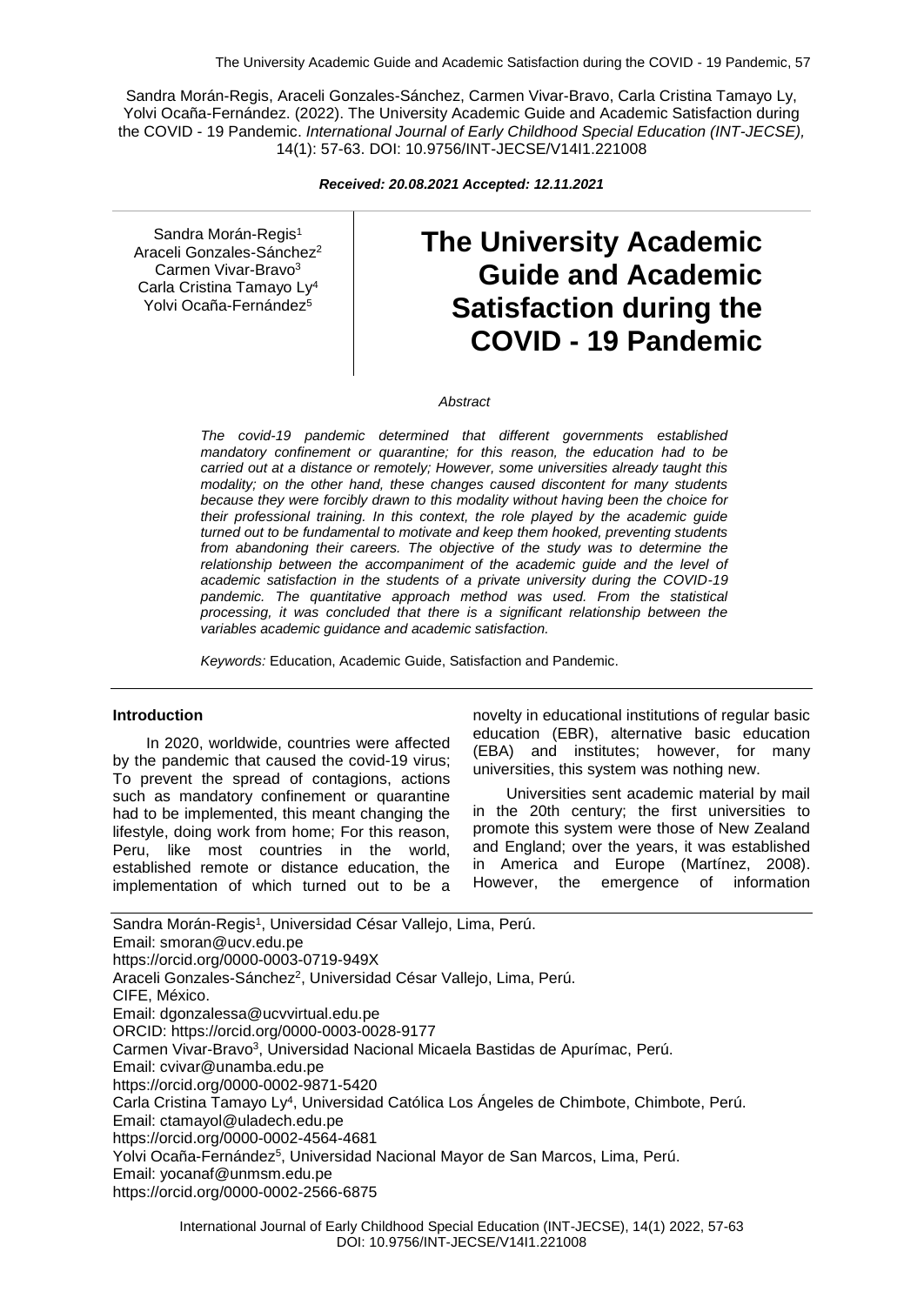technology and communication (ICT) strengthened this system, allowing synchronous and asynchronous communication according to the chosen means of connectivity to generate interactivity between the student and the teacher; Already in the XXI century, the non-face-to-face educational service was enriched by the expansion and massification of the Internet, emerging virtual education or e-learning, called "learning by electronic means"(Martínez, 2008), whose strength was to allow the participation of several students at the same time.

To implement virtual education, universities had to establish a whole connectivity system, designing platforms in which academic information, orientations, announcements, virtual classroom, etc. were stored. The academic offer was also for the training of adults with limited time and schedule. According to Crisol, Herrera and Montes (2020), universities have managed to provide quality education in this type of distance learning. In Peru, Law No. 30220, University Law, in article 47, indicated that this modality must have similar quality standards as in person; Sunedu had to monitor compliance with the regulations for its execution (Minedu, 2014).

In this sense, before the health emergency, there was already this educational model implemented in several universities through the blended and non-face-to-face way, as demonstrated by Granda (2018), who carried out a systematic review study with different theses from universities such as that of Engineering (UNI), San Marcos and Universidad Femenina Sagrado Corazón, showing that, since 2003, they have been implementing teaching in virtual environments. In such a way that Peru remained in line with world changes to improve teachinglearning processes with comprehensive training in values, using new methods, virtual campus and digital skills. (Granda, 2018).

According to the above, it was evidenced that virtual education was already used, only that it was necessary for the student to be selftraining, control their time and manage the autonomy of their learning; For an adequate execution, a fundamental actor that serves as a nexus between student-teacher and studentuniversity turned out to be the academic guide, a title awarded at the César Vallejo University, also called virtual tutor, whose main function is to keep the students informed. Students, be aware of their academic, emotional or documentary needs during all the cycles that their professional training lasts, be it in undergraduate, adult education and postgraduate studies.

#### *Tutorial Action at the University*

It involves all the actors, who contribute to the professional training of the students and address the different moments during their preparation (Ramos et al., 2019); It also lists all students according to their particular<br>characteristics because there are no characteristics because there are no homogeneous classrooms (Garcia, 2019). Bisquerra (2002) pointed out that the tutorial action is inherent to the teacher's activity; for Gallarday et al. (2019), is part of the educational work and covers all students (Morales, 2010 and Prietom, 2010). On the other hand, they contribute to the harmonious and comprehensive development of the student, which will be useful throughout life (Gonzales, 2014 and Pantoja, 2013).

The César Vallejo University (UCV), with the aim of improving the provision of the service to its students, decided, before the outbreak of the health emergency, to include the Tutoring course in its curriculum, which has credits and is taught by teachers who meet all the requirements to carry out higher education according to the recommendations of the National Superintendency of Higher University Education (Sunedu). The tutoring takes place from the first to the sixth cycle, whose content is oriented to the professional competences of the university: entrepreneurship and environmental commitment; In addition, as part of the tutorial action, teachers are also trained in the strengthening of soft skills and emotion regulation,

For this reason, in this study, it was considered that the tutorial action has certain permanent characteristics over time and that they have been adapted to the situation of the health emergency due to covid-19. According toToledo (2017), teachers should promote horizontal treatment and provide more personalized attention to students. Robinson and Loeb (2021) argued that it is complemented with the plans that the university has; As noted earlier, in the university where this study was applied, the tutorial action has an entire implementation program; Along these lines, Volungeviciene and Szűcs (2018) agreed that mentoring is given by a set of actions, which arise out of a need.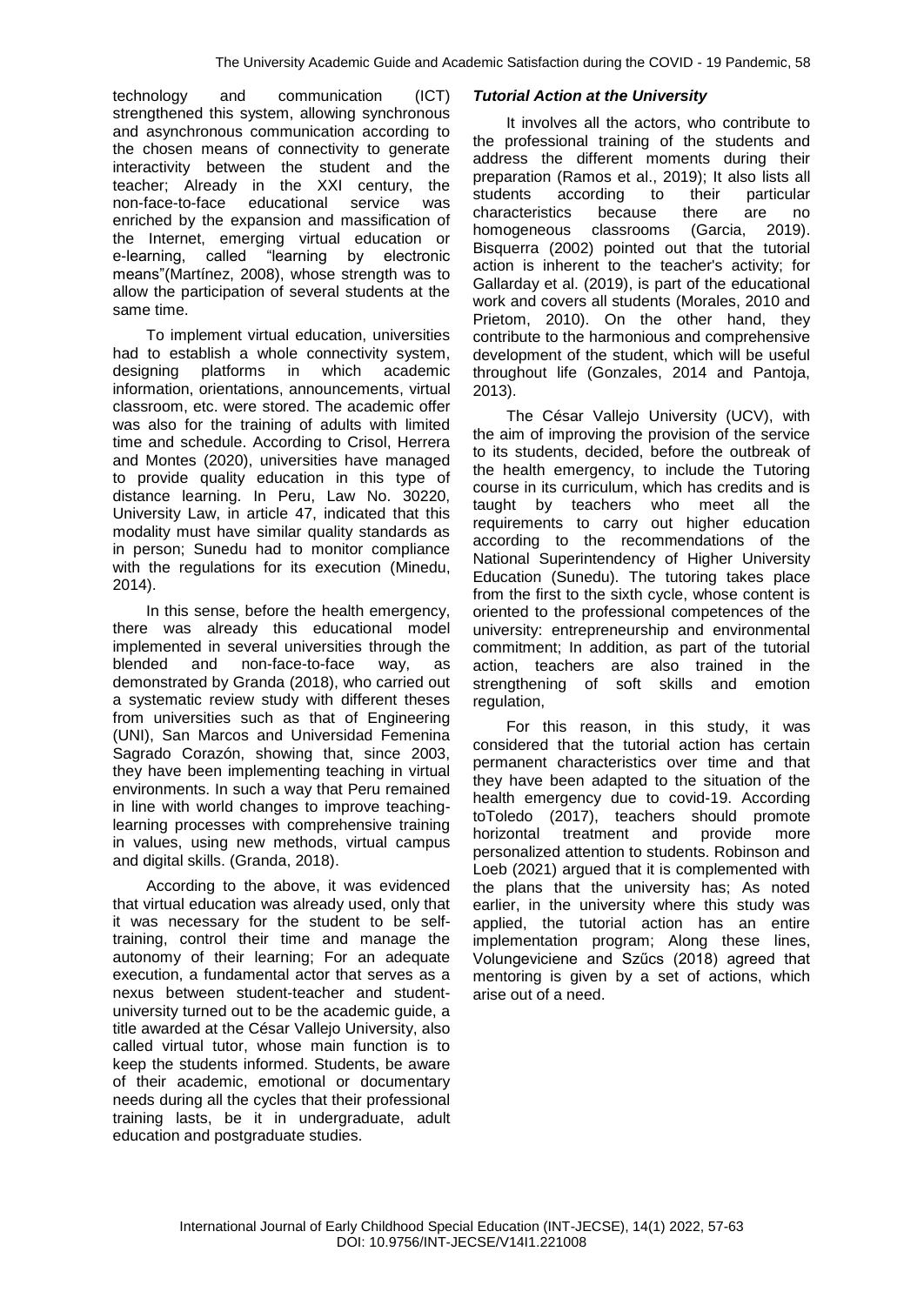

# *Figure 1.*

*Characteristics of the tutorial action during virtual education*

Source: self-made

## *The Academic Guide*

In this study, the academic guide was considered as the tutor, their work is essential for students to feel welcomed; according to Espinoza and Ricakdi (2018), education in virtual environments (EVA) fulfills the pedagogical function of encouraging students to adapt to this teaching system, implementing teaching-learning strategies, which include gamification and cooperative work; also the administrative function immersed in the regulations and provisions issued by the university in order to give adequate guidelines to students; then the technical function, linked to the mastery of digital competences and, fourthly, the social role that will put motivation into practice,

According to the academic literature, it was possible to understand that if it is necessary to place the functions of the tutor in a hierarchy: the social one would be at the top; so he also recognized it Silva (2010) who argued that in EVA their role is fundamental because it contributes to the autonomy and interaction of the students; While for Basante et al. (2020), welcomes, encourages and encourages them to complete the activities in the required times. The academic guide plays an important role in the student's passage through the university, because personal tutoring embodies the student's relationship with his alma mater (Yale, 2019).

Pantoja (2013) pointed out five fundamental characteristics of the tutor which are adapted to this function in EVA: 1) basic empathy because it understands the difficulties faced by the student during the health emergency; It was essential to

understand the difficulties they went through: economic, health, emotional, etc.; 2) good communicator using assertive and clear communication; 3) maturity as a person having attitudes in accordance with their professional performance; 4) psycho-pedagogical knowledge and 5) positive attitude motivating resilience among students in the face of negative events that affect their studies. For Ramos et al. (2019) You will have a pleasant, passive and non-aggressive treatment; in this sense, in the face of any problem, go to him without hesitation (Guerrero et al., 2019); the tutor or academic guide turns out to be the person closest to the students, also encourages participation in extracurricular activities such as participation in cultural events, congresses, etc. In the situation of the health emergency, it is not necessary to travel to attend, since they are given online.

The dimensions of the academic guide variable were five: offer information, promote communication, generate socializing environments, promote interactivity, motivate and administrative management. Finally, with regard to the work of the academic guide, it is important to specify that his work is carried out throughout the professional training of the students; Given the nature of higher education, the people who fulfill this function in each cycle are different; For this reason, it is imperative that all the team that is dedicated to this work must have the same language, being clear about the actions in common, because their performance depends on not making the abandonment of the careers, it is impossible to maintain a classroom with few students in private institutions; when you have few students, some universities choose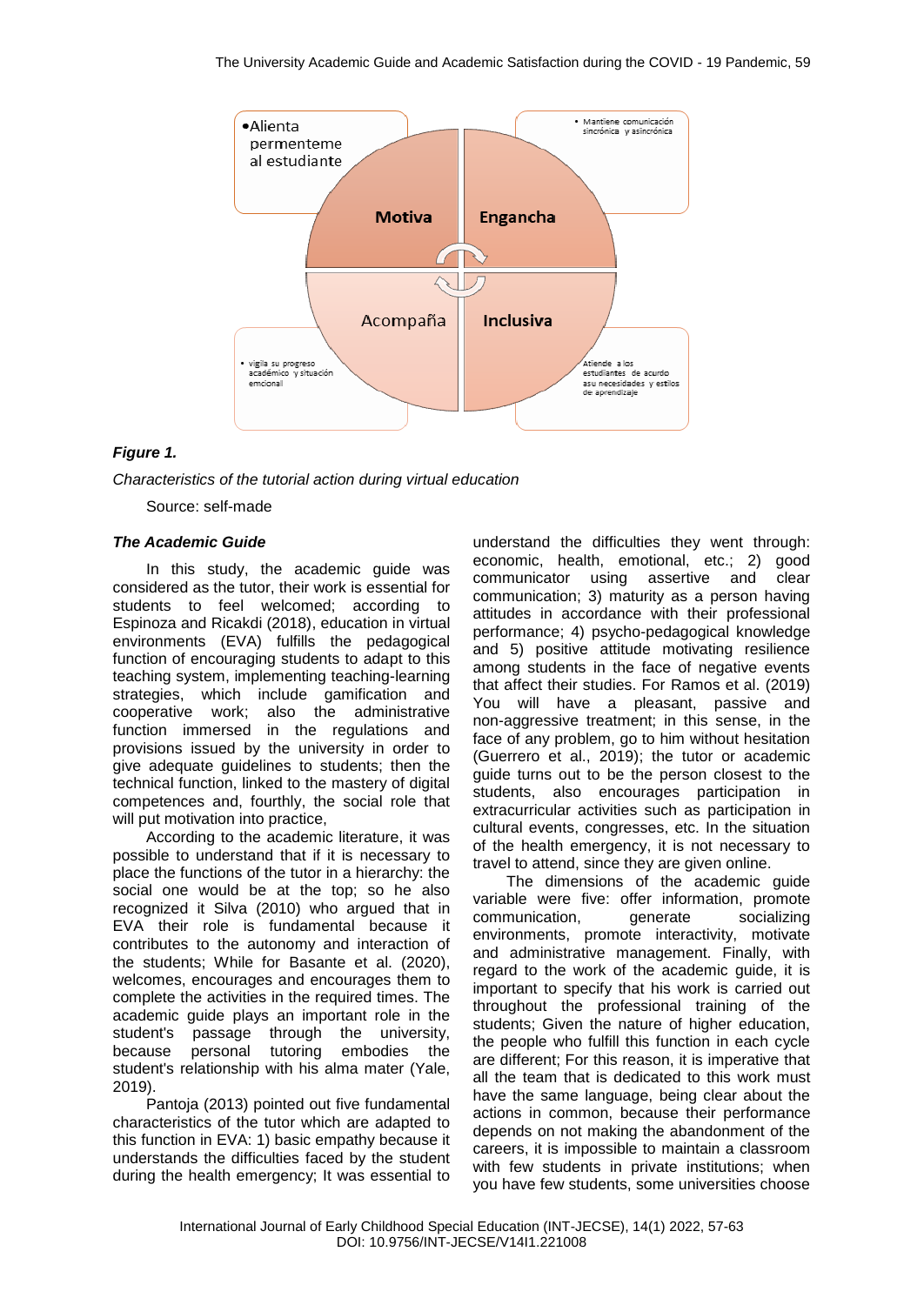to join groups or leave them on hold until they can join another; this delays the end of his career.

## *Academic Satisfaction*

According to Mejías and Martínez (2009), the level of satisfaction according to the perception of the students is according to the educational institution in which it is located; there are multiple factors why students choose a university for their professional training; however, staying until the end of the degree is a challenge, which requires applying effective strategies in which the student feels that he or she receives a quality education.

In Peru, Sunedu is the watchdog institution for the accreditation of universities and for quality assurance it is the National System of Evaluation, Accreditation and Certification of Educational Quality (SINEACE); Students can go to them to be informed of the necessary conditions that they need to receive in their training, in addition, in accordance with the National Policy of Higher and Technical-Productive Education (Minedu, 2020) In priority objective number five, quality assurance in higher education is emphasized; Along the same lines, the National Educational Project (PEN) in force until 2036 describes the role played by higher education institutions for the training of future professionals, who must have teachers who promote production and research (CNE, 2019). Students must inform themselves to choose a university, be convinced that it is the right choice, since, when disappointed, abandonment and dissatisfaction occur.

In the context of the health emergency in Peru, it was difficult for university students to adapt to remote or distance education; Digital gaps were evidenced due to lack of connectivity, mainly in public management universities (Huanca et al., 2020). In addition, in private universities, the conflict arose to question whether this education was adequate, presenting claims for the reduction of pensions, arguing that the offer made to have resources and facilities was no longer given; Also the economic problems generated by the covid-19 in their families forced several to abandon their studies(Avalos et al., 2021).

For the interpretation of the academic satisfaction variable, six dimensions were considered: first administrative management, where the attention given by the university is contemplated from its different channels, be they face-to-face, asynchronous or synchronous; the second, academic aspects, is determined by the curriculum, which must be competitive according to the standards required in the globalized world, in addition to promoting exchanges, internships

and extra-curricular activities such as Congresses, seminars, webinars, etc. The third dimension contemplates empathy, fundamental to generate links with the university and identity on the part of the student; the fourth complementary resources where the plus that makes it different in its offer is contemplated are workshops, laboratories, etc.; the fifth dimension is the academic offer that assesses the positioning or location of the university in the rankings and where its graduates are working; finally, the sixth dimension is teaching management that values in academic satisfaction, the profile and skills they have.

In accordance with all the above, the objective was to determine the relationship between the accompaniment of the academic guide and the level of academic satisfaction in students of a private university during the covid-19 pandemic; This research is important because it makes the study of the two variables available to the academic community in the context of the health emergency; This will make it possible to establish comparisons in future research.

## **Method**

The quantitative approach was used, with a hypothetical deductive method, of a basic type, non-experimental design and a correlational descriptive level; for Sánchez et al. (2018), constitutes the first level of the research, whose purpose is to describe the phenomenon through its singularities within its natural state, generating identifications and descriptive analyzes; which was applied to the variables academic guide and academic satisfaction. The population was the students of the first cycle of the career of Psychology belonging to the UCV north campus, constituted by 1,107; To determine the amount of the sample, a statistical formula for finite populations was used. To measure the perception of the study variables, two Likert scale instruments were designed,

#### **Results**

According to descriptive statistics, the data obtained were the following:

## *Table 1.*

*Frequencies and percentages of the academic guide variable*

|                    | <b>Frequency</b> | Percentage |       |
|--------------------|------------------|------------|-------|
| Valid Low<br>level | 87               |            | 30.5  |
| Medium level       | 115              |            | 40.4  |
| High level         | 83               |            | 29.1  |
| Гоtal              | 285              |            | 100.0 |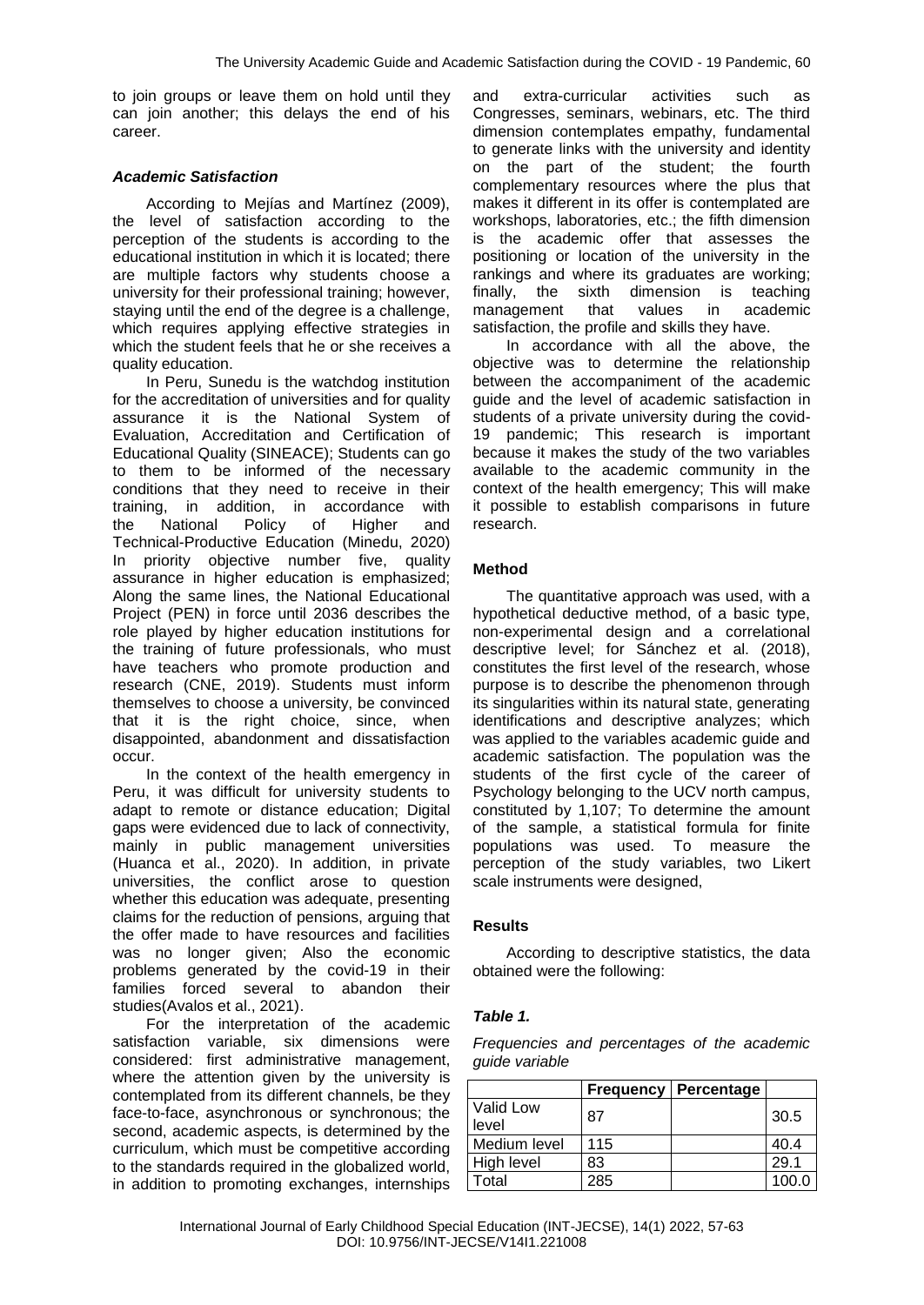

*Figure 2.*

*Academic guide level*

Table 3 and figure 2 allowed us to observe that the perception of the students regarding the performance of the academic guide was located at the medium level with a percentage of 40.4%.

## *Table 2.*

*Frequencies and percentages of the academic satisfaction variable*

|       |                 | <b>Frequency</b> | Percentage |       |
|-------|-----------------|------------------|------------|-------|
| Valid | Low<br>level    | 85               |            | 29.8  |
|       | Medium<br>level | 116              |            | 40.7  |
|       | High<br>level   | 84               |            | 29.4  |
|       | Total           | 285              |            | 100.0 |



*Level of academic satisfaction*

The percentage data obtained in the academic satisfaction variable, according to table 4 and figure 3, the perception of the first cycle students of the Psychology career was located at the medium level with 40.7%.

# *Table 3.*

*Correlation between the academic guide and academic satisfaction*

|                   |                   |                                       | Academic<br>guide | Academic<br>guide |
|-------------------|-------------------|---------------------------------------|-------------------|-------------------|
| Spearman's<br>Rho | quide             | Academic   Correlation<br>coefficient | 1,000             | .764 **           |
|                   |                   | Sig.<br>(Bilateral)                   |                   | , 000             |
|                   |                   | N                                     | 285               | 285               |
|                   | Academic<br>quide | Correlation<br>coefficient            | 764**             | 1,000             |
|                   |                   | Sig.<br>(Bilateral)                   | .000              |                   |
|                   |                   | N                                     | 285               | 285               |

Based on the information in Table 5, the Spearman Rho statistic of 0.764 is shown, whose significance is less than 0.05 (0.000 <0.05); therefore, H1 is accepted, which indicates that the accompaniment of the academic guide is significantly related to the level of academic satisfaction in students of a private university.

### **Discussion**

According to the results obtained in the statistical processing, it was shown that there was a significant relationship between the study variables; however, the perception of the students gave as a result the average level; The data obtained was found in the line of the study carried out by Cruz and Portocarrero (2017) applied to young university students from Lima, they found a relevant concordance between university tutoring and academic performance. In the same way, the findings of Antón (2020), in a university in Callao, found a direct relationship between academic satisfaction and virtual education; On the other hand, Alemán (2018) showed a high level of academic satisfaction with respect to the university wellness programs, data that differ from those obtained, which was located in the medium level with 40.

In the researches consulted, an adequate or favorable relationship was found between both variables; This reaffirms the role of the academic guide in higher education because it improves service and contributes to professional training. Garcia (2019). He argued that tutoring is adopted by a large part of universities worldwide; in Ecuador, Basante et al. (2020) demonstrated the need to train tutors in digital skills when they work at EVA, because this allowed for better service to university students; for Fissore et al. (2019). In a study carried out at the University of Turin, they indicated that the center of attention is the students, they carried out the implementation of a Tutoring course through the Edmodo platform; they obtained satisfactory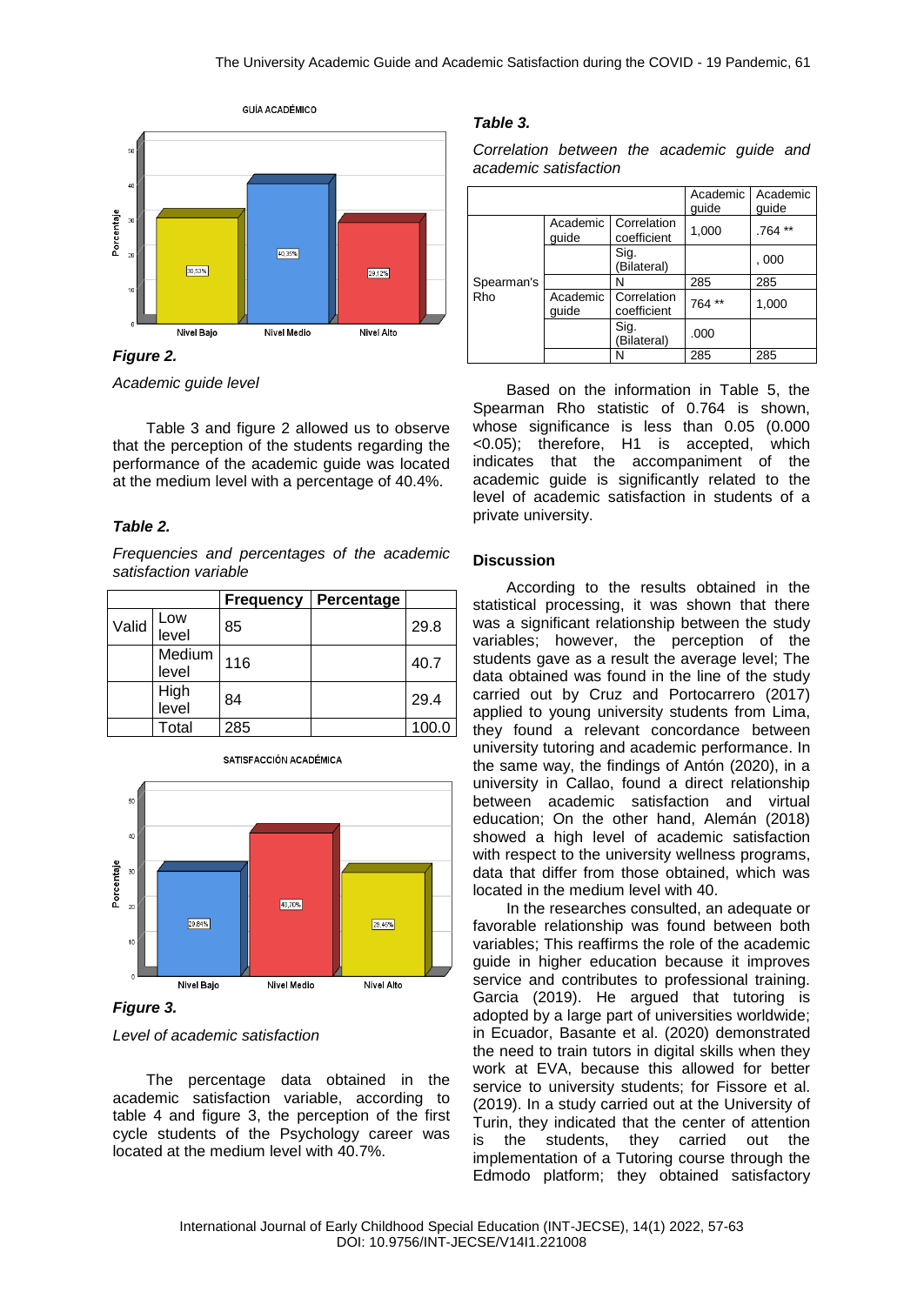results when connected simultaneously in web conferences. This meant that ICT helped improve the quality of service. Nejezchlebm (2020). He pointed out that the best form of connectivity for tutors is mobile phones, before the student called a call center to obtain information; At present, with his mobile, he connects by calling, enters the platforms, accesses different forms of synchronous and asynchronous communication, which must be mandatory in the future; In this sense, the use of ICT helped improve academic satisfaction in students; the pandemic forced them to remote or distance education; This was not their choice in many of them when they enrolled, they were excited to enjoy using the facilities of the university campuses, the profile of the professionals among other expectations; However, in this new context, to motivate and engage them, the performance of the academic guide was fundamental. This was verified by Cruz and Portocarrero (2017), when evaluating university tutoring in students, 64.3% rate it as regular; 28.6%, good and the rest considered as bad, considering the modality, quality and benefits.

# **Conclusions**

It is concluded that the accompaniment of the academic guide is significantly related to the level of academic satisfaction in the students of a private university during the health emergency; The role of the academic guide turns out to be fundamental in the context of the health emergency because it was the link between the students and the university; Furthermore, to carry out his work, he must have had qualities such as empathy, which sought to be closer to the students, maintained permanent synchronous or asynchronous communication, using assertive language.

In addition, they mastered all the rules and regulations of the university to provide precise guidelines; Likewise, he is a mediator with teachers, being vigilant of their professional training. Complications such as losses, financial difficulties or emotional issues could affect their studies; For these reasons, the academic guide had to be aware to make the necessary justifications and give the appropriate guidelines, preventing students from abandoning their studies.

Regarding the academic satisfaction, it was based on the service received by the student, of quality according to the requirements of the Ministry of Education and international standards; In this sense, a satisfied and happy student generates better identity ties with the university.

Finally, during this study, the students' choice for their professional training is not virtual or remote education; however, they were drawn into this system out of necessity; For this reason, the academic guide must engage looking for any form of connectivity with the students and motivate so that they do not get discouraged and drop out.

# **References**

Alemán, C. (2018). *Evaluation of the University Wellness programs and the academic satisfaction of the students of the National University of Tumbes 2015.* (Master's thesis). National University of Tumbes, Tumbes, Peru.

http://repositorio.untumbes.edu.pe/xmlui/bit stream/handle/20.500.12874/23

- Antón, M. (2020). *Virtual teaching and academic satisfaction in students of the Faculty of Systems Engineering, Universidad Nacional del Callao, Lima 2020. (Master's thesis).* Cesar Vallejo University, Lima, Peru. https://repositorio.ucv.edu.pe/handle/20.500 .12692/53563
- Ávalos, M., Benites, C., Carranza, R., Liendo, J., Mamani, O., Medina, D., Mejia, C., Morocho, N. and Rodríguez, J. (2021). Academic impact of Covid-19 on Peruvian university students. *Cuban Journal of Biomedical Research, 40*(1), 8-14. http://www.revibiomedica.sld.cu/index.php/i bi/article/download/814/847
- Basrantes, A., Cabezas, M., & Casillas, S. (2020). Digital competencies in the training of virtual tutors at the Universidad Técnica del Norte, Ibarra (Ecuador). *University Formation, 13*(5), 1393–1399. https://doi.org/10.4067/S0718- 50062020000500269
- Bisquerra, R. (2002). *Guidance and intervention models.* Spain: Ciss Praxis
- CNE. (2019). *National Educational Project to 2036.*  https://www.cne.gob.pe/uploads/publicacion es/2020/proyecto-educativo-nacional-al-2036.pdf
- Crisol, E., Herrera, L., & Montes, R. (2020). *Virtual education for all: a systematic review,* Ediciones Universidad de Salamanca.

https://doi.org/10.14201/eks.20327

- Cruz, L. and Portocarrero, D. (2017). University tutoring and academic performance of the social sciences students of the Federico Villarreal National University. 2015. (Master's thesis). César Vallejo University, Lima, Peru.
- Ministry of Education. (2014). University Law No 30220. Law, 54, 68. https://cdn.www.gob.pe/uploads/document/f ile/105207/\_30220\_-\_09-07-